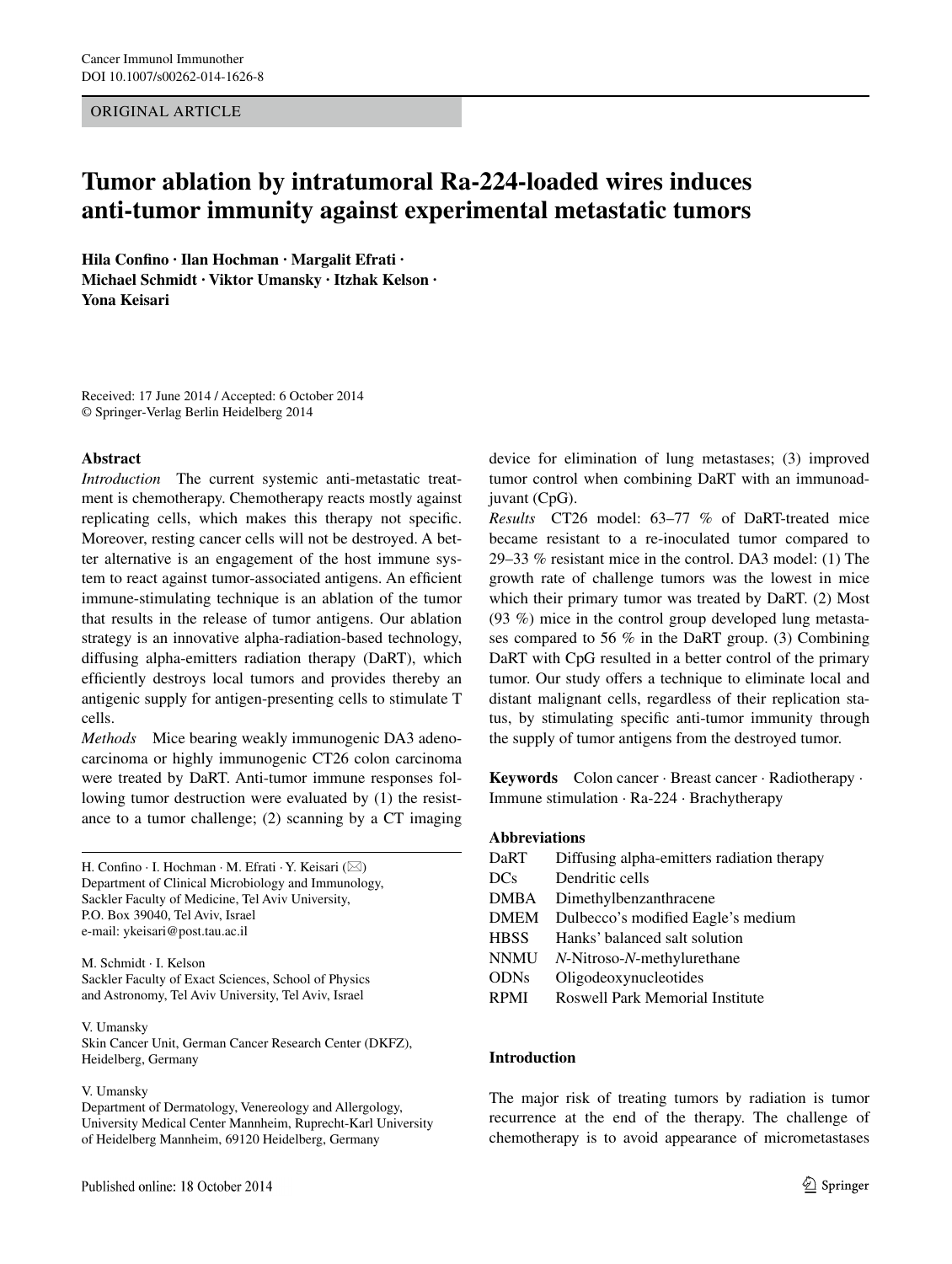and of targeting senescent tumor cells. Therefore, multimodal treatments are urgently needed that induce systemic, specific, and long-lasting anti-tumor responses [\[1](#page-7-0)]. Tumor cells express tumor-associated antigens that can be recognized by T cells provided that they are phagocytized and processed by dendritic cells (DCs) [[2\]](#page-7-1).

To improve the recruitment of DCs and the tumor antigen uptake by those cells, a massive tumor antigen release is needed. Upon tumor ablation in situ, large amounts of tumor debris are released that could potentially be taken up by the immune system and serve as an antigen source for the induction of anti-tumor immunity [\[3](#page-7-2)].

Diffusing alpha-emitters radiation therapy (DaRT) is a novel, alpha-radiation-based, ablation method. In this technique, tumors are destroyed by an insertion of Ra-224-loaded wires that disperse in the tumor alpha particle emitting atoms. DaRT therapy has been tested in our laboratory on both mouse and human experimental tumor models and proven to be effective, specific, and safe [\[4](#page-7-3)[–10](#page-7-4)].

Increasing evidence suggests that adaptive immunity contributes to the long-term clinical benefits of anticancer treatments [[11\]](#page-7-5). By destroying the tumor in situ with a Ra-224-loaded wire, tumor cells serve as a source of tumor antigens that can be taken up by DCs and initiate an adaptive immune response.

Low antigen expression and an absence of co-stimulatory signals may be partly responsible for the low immunogenicity of many tumors. It may be possible to overcome this situation by defining a combination of adjuvants and antigens that can activate a high-avidity anti-tumor response [\[12](#page-7-6)]. CpG oligodeoxynucleotides (ODNs) are synthetic DNA sequences containing unmethylated cytosine–guanine motifs with potent immune modulatory effects. Via Toll-like receptor 9 agonists of DCs and B cells, CpG ODNs induce cytokines, activate natural killer cells, and elicit vigorous T cell responses that lead to significant anti-tumor effects [\[13](#page-7-7)[–16](#page-7-8)].

In this work, we used two models of syngeneic mouse tumors: the DA3 murine breast adenocarcinoma [\[17](#page-7-9)] and CT26 mouse colon carcinoma. These tumors differ in their immunogenicity. In contrast to the DA3 model, mice with CT26 mouse colon carcinoma developed a strong anti-tumor immune response [\[18](#page-7-10)]. We showed that alpharadiation therapy suppressed the growth of both breast and colon primary tumors. The destruction of the tumor stimulated anti-tumor immunity and decreased the numbers of distant metastases. The application of DaRT in combination with CpG strongly enhanced the inhibitory effect on primary tumors. These data suggest that the tumor ablation via DaRT augments anti-tumor immune reactions and could be considered as an efficient strategy of anti-tumor immunotherapy.

#### **Methods**

## Animals

*Balb/c* male and female mice (20–25 g, 10 weeks old) were obtained from Tel Aviv University (Tel Aviv, Israel) and Harlan (Jerusalem, Israel), and were kept in the animal facility of Tel Aviv University. Experiments were performed in accordance with government and institute guidelines and regulations (Ethical committees permit No. M-10-059 and M-11-104). The survival and general performance of mice were monitored daily.

#### Tumor cell lines

The DA3 cell line is a dimethylbenzanthracene (DMBA) induced, undifferentiated breast adenocarcinoma cell line. The cells were grown in Dulbecco's modified Eagle's medium (DMEM, Biological industries, Kibbutz Beit Haemek, Israel), supplemented with 10 % fetal calf serum (Biological Industries, Kibbutz Beit Haemek, Israel), <sup>l</sup>-glutamine (2 mM) (Biological Industries, Kibbutz Beit Haemek, Israel), penicillin (100 U/ml), and streptomycin (100 μg/ml) (Biological industries, Kibbutz Beit Haemek, Israel). The cell line was stored in a humid incubator at a temperature of 37 °C and 5 %  $CO_2$ .

The CT26 cell line is an *N*-nitroso-*N*-methylurethane (NNMU)-induced, undifferentiated colon carcinoma cell line. It was purchased from the ATCC (CRL-2638). The cells were grown in Roswell Park Memorial Institute (RPMI)-1,640 medium (GIBCO, Rehovot, Israel) supplemented with 10 % fetal calf serum (Biological Industries, Kibbutz Beit Haemek, Israel), L-glutamine (2 mM) (Biological Industries, Kibbutz Beit Haemek, Israel), penicillin (100 U/ml), streptomycin (100 μg/ml) (Biological industries, Kibbutz Beit Haemek, Israel), sodium pyruvate (1 mM) (Biological Industries, Kibbutz Beit Haemek, Israel), HEPES buffer 1 M (Biological Industries, Kibbutz Beit Haemek, Israel), and p-glucose (Biological Industries, Kibbutz Beit Haemek, Israel).

CT26 cells infected with the pQC-mCherry retroviral particles were used to evaluate the rate of metastatic spread in the lungs as an expression of activated anti-tumor immunity (kindly provided by Dr. R. Satchi-Fainaro, Faculty of Medicine, Tel Aviv University, Tel Aviv, Israel).

#### Tumor cell inoculation

Male mice were inoculated intracutaneously into the low lateral side of the back with  $5 \times 10^5$  CT26 cells in 0.1 ml Hanks' balanced salt solution (HBSS, Biological Industries, Kibbutz Beit Haemek, Israel). Female mice were injected into either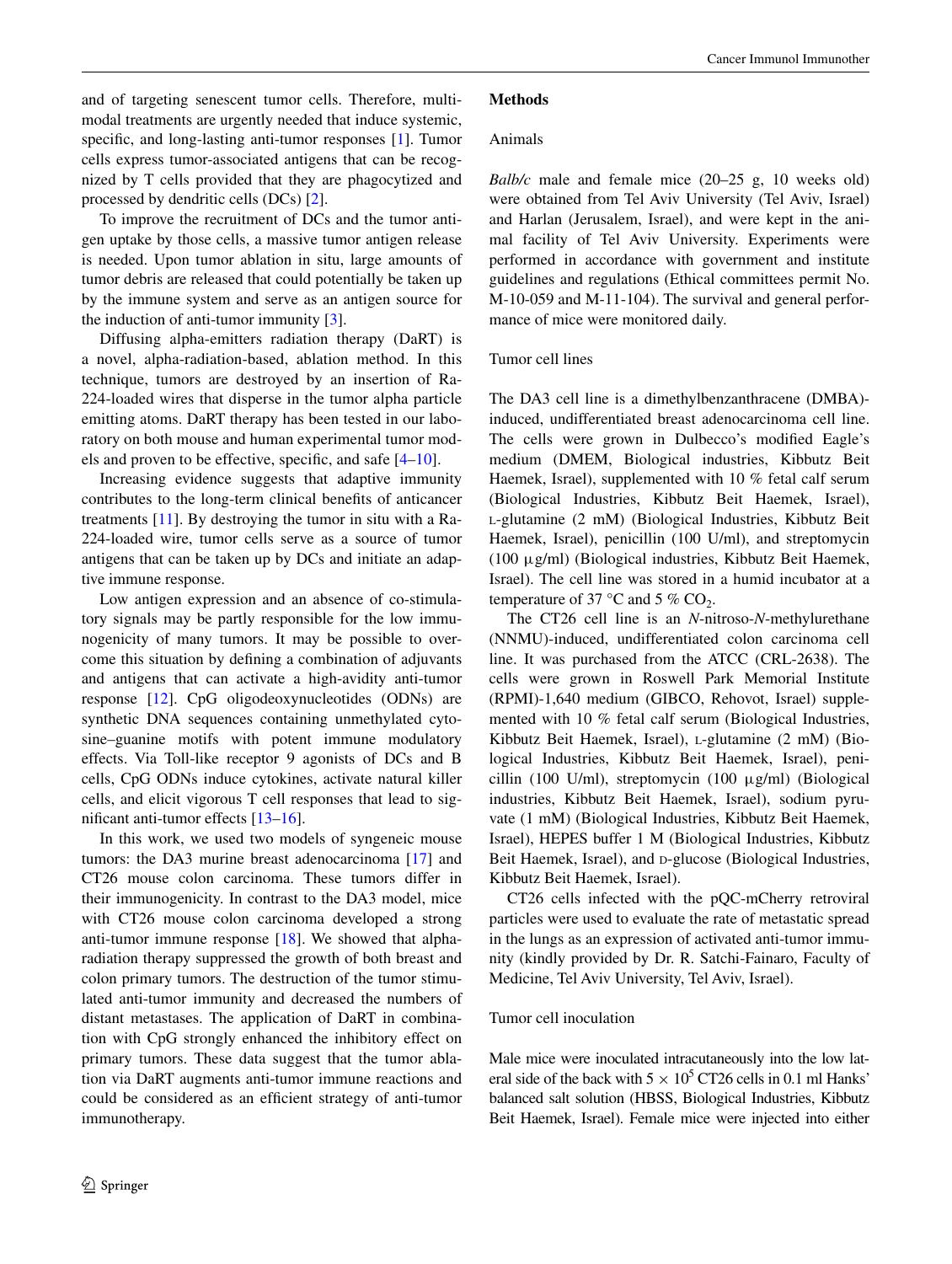low lateral side of the back or the low left mammary gland with  $5 \times 10^5$  DA3 cells in 0.1 or 0.05 mL HBSS, respectively.

### Tumor volume calculation

Local tumor growth was determined by measuring 3 mutually orthogonal tumor dimensions 2–3 times per week.

## Experimental tumor metastasis

Lung metastases developed 10 days after i.v. injection of 2  $\times$  10<sup>6</sup> mCherry-labeled CT26 cells in 0.2 ml HBSS buffer.

inert wire, whose their tumors were also excised 14 days after wire insertion. (3) Non-treated tumor-bearing mice and (4) mice, whose their tumors were excised when 6–8 mm in diameter.

#### Challenge assay

Twenty-one days post-wire insertion, mice were re-inoculated with  $5 \times 10^5$  tumor cells/mouse. Additional control for this assay exclusively was naïve mice that were inoculated with tumor cells for the first time.

Assay scheme: Histology

| Day -14 to -10          | Day 0     | $Day + 14$     | $Day +21$ |
|-------------------------|-----------|----------------|-----------|
| Tumor cells inoculation | Treatment | Tumor excision | Challenge |

Ra-224-loaded wire (diffusing alpha-emitter radiation therapy wire) preparation

Ra-224 (3.66 days half-life)-loaded wires are prepared using a Th-228 (1.91 years half-life) (Eckert & Zigler, Berlin, Germany) generator as described [\[4](#page-7-3)]. The generator is a flat conductive surface partially covered with Th-228 atoms. During the  $\alpha$ -disintegration of Th-228, the daughter Ra-224 atom recoils. About 50 % of the Ra-224 atoms recoil out of the generator surface as positive ions and are collected on a thin wire electrostatically. To prevent Ra-224 loss from the wire, the atoms are embedded a few atomic layers below the wire surface through thermal diffusion.

## Wire insertion

Wires with the length of 7 mm, either loaded with Ra-224 or inert, were placed near the tip of a 23-gauge needle attached to a 2.5-ml syringe (Picindolor, Rome, Italy) and inserted into the tumor by a plunger placed internally along the syringe axis. Mice of the control group were treated with the inert (non-radioactive) wires.

Inside the tumor, the Ra-224 stays on the wire surface and decays into diffusing atoms that release alpha particles by recoil, which destroy tumor cells.

## Treatment protocol

The treatment experiment included 4 experimental groups: (1) Mice with tumors 6–8 mm long  $(6.5 \pm 0.1)$  $(-50-60$  mm<sup>3</sup> average volume) were treated by a single 7-mm Ra-224-loaded wire. In case tumors did not disappear, they were excised 14 days after wire insertion. (2) Inert control group; tumor-bearing mice treated by an

Histological staining of tumors from treated and control tumor-bearing mice was performed as described [\[6](#page-7-11)]. Briefly, immediately after removal, tumors were fixed in a 4 % formaldehyde solution (Sigma, Rehevot, Israel) for at least 24 h. The preserved specimens were embedded in paraffin, and sections  $(5-10 \mu m)$  were stained with hematoxylin and eosin (Surgipath, Richmond, Va).

Signal quantification of labeled cancer cells

CRI Maestro™ (Cambridge Research and Instrumentation, USA) fluorescence imaging system was used to measure signal obtained from experimental metastases in mice inoculated i.v. with mCherry-labeled tumor cells. When a mouse was diagnosed as moribund, all organs were taken and analyzed.

Computed tomography imaging of lungs

Mice lungs were scanned, using TomoScope® In vivo CT imaging device (Erlangen, Germany). Images were analyzed using "Amide" and "RadiAnt" softwares.

## Adjuvant administration

A day before the wire insertion, mice were injected with 100 μg of CpG (Syntezza, Jerusalem, Israel) in 30 μl PBS (three peri-tumoral injections with 10 μl each) (Tel Aviv University, Tel Aviv, Israel). In addition, a day after the wire insertion, mice were inoculated i.v. with 100 μg CpG in 100 μl PBS. As controls served mice treated by inert wire  $+$  PBS, or inert wire  $+$  CpG.

## Statistical analysis

Statistical significance  $(p < 0.05)$  between the experimental groups was determined by two-side *Student's T test* or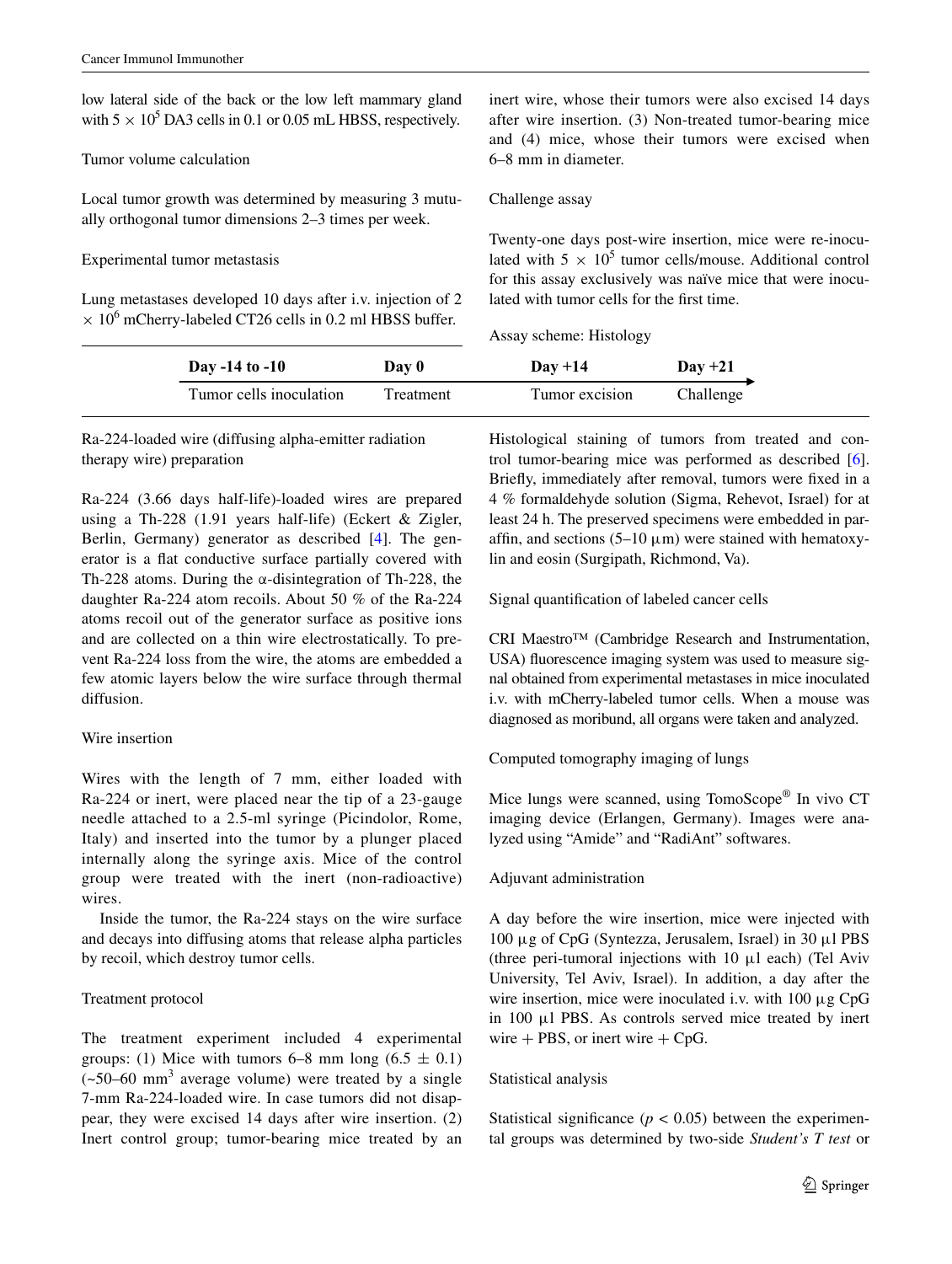

<span id="page-3-0"></span>**Fig. 1** Ra-224-loaded wire inhibits both DA3 and CT26 local tumor development. **a** DA3 tumor-bearing mice were treated with the intratumoral *Ra*-*224*-*loaded wire* (40–50 kBq/wire, *n* = 52) or with an *inert wire*  $(n = 46)$  or were left untreated. Tumor volumes were recorded for 14 days.  $P(T \text{ test}) < 0.05$  (except for day 0).**b** CT26 tumor-bearing mice were treated with the intratumoral *Ra*-*224*-

two-way ANOVA without replication or chi-square statistical tests.

## **Results**

# Tumor ablation by Ra-224-loaded wires potentiated antitumor immunity

We examined whether Ra-224-loaded wire-based tumor destruction can elicit strong anti-tumor immunity against DA3 and CT26 tumors. In order to test it, DaRT or inert (non-radioactive) wires (one per tumor) were inserted into established tumors (6–8 mm in diameter) and were left there for 14 days. Measurements of tumor volumes

*loaded wire* (40-50 kBq/wire,  $n = 17$ ) or with an *inert wire* ( $n = 17$ ). Tumor volumes were recorded for 14 days. *P* (*T* test) <0.05 (except for day 0). **c** Histological slices of DA3 tumors were taken 14 days, and CT26 tumors 5 days after a single Ra-224-loaded wire (half $life = 3.66 \text{ days}$ 

revealed that the average tumor volume in the DaRT-treated group was 2–2.6 times smaller than in the control groups in both the DA3 and CT26 models. Histology documented the extent of wire-induced damage inside the tumor tissue (Fig. [1\)](#page-3-0).

The treated animals were re-inoculated with the same amount of tumor cells as was injected in order to induce a primary tumor. The appearance and growth of secondary tumors were recorded. We found that in the CT26 model, 77 % of mice in the DaRT-treated group did not develop s.c. tumors after a challenge with tumor cells compared to 33 % of mice in the inert-treated group that were resistant to re-inoculation of cells (Fig. [2](#page-4-0)a).

Next, we tested the anti-tumor immunity in the lungs of animals, which underwent primary tumor ablation by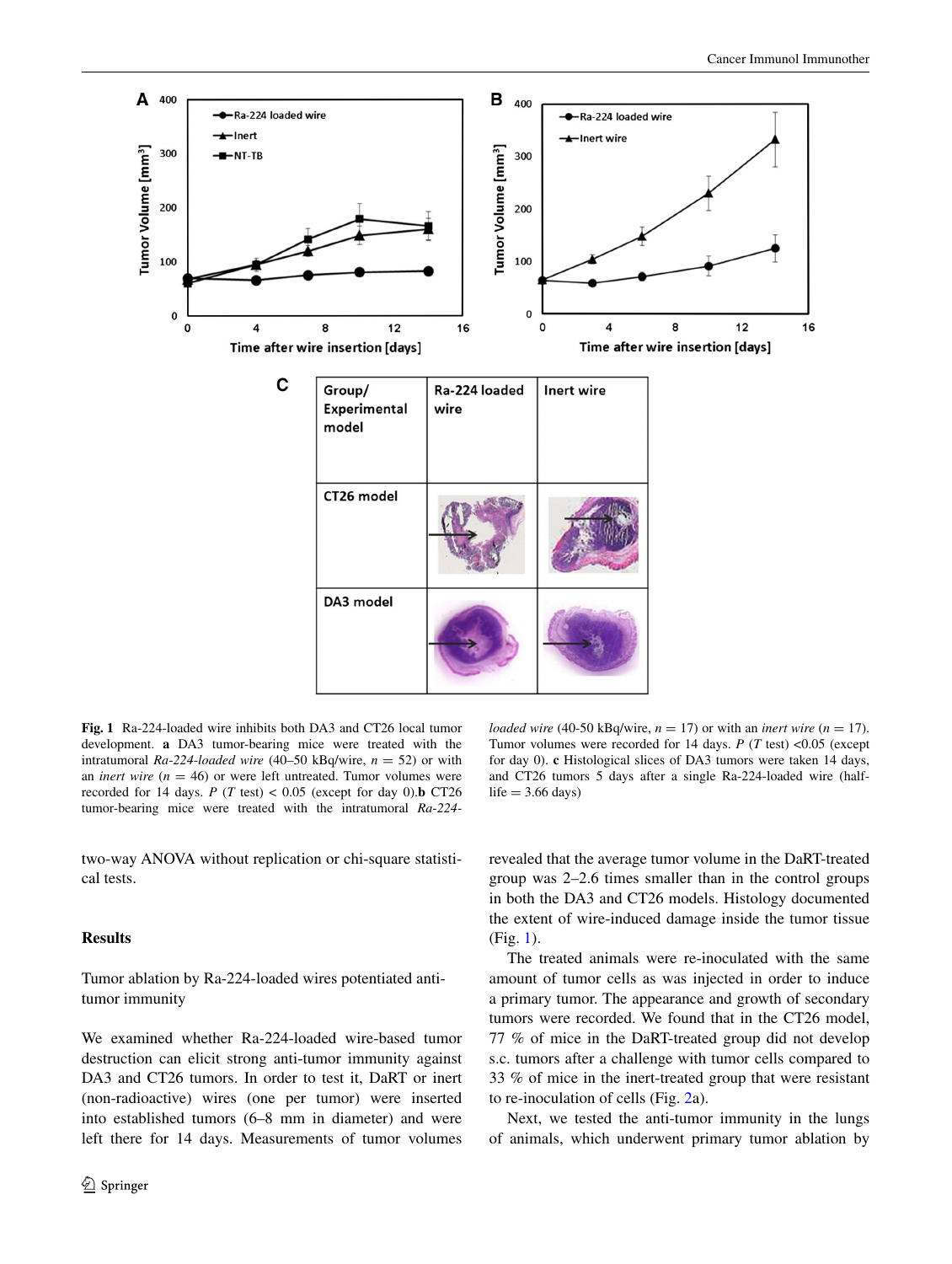

<span id="page-4-0"></span>**Fig. 2** Effect of tumor ablation by Ra-224-loaded wires on the resistance to a subcutaneous or i.v. CT26 tumor rechallenge. **a** CT26 tumor-bearing mice were treated with either intratumoral *Ra*-224-loaded wire  $(40-50 \text{ kBq/wire}, n = 8-9)$  or with an *inert wire*  $(n = 7-9)$  followed by the removal of residual tumors 14 days after the treatment. Treated animals were injected again s.c. with  $5 \times 10^5$ tumor cells. Normal mice were injected s.c. with  $5 \times 10^5$  CT26 tumor cells at the same time (naïve,  $n = 9$ ). The percentage of tumor take against time after challenge inoculation is presented, *P* (*T*-test) <0.05

DaRT. Treated animals were injected i.v. with  $2 \times 10^6$ mCherry-labeled tumor cells, and the survival of the mice was recorded. Survival of DaRT-treated mice was higher than that in the inert-treated group (63 vs. 29 % survival; respectively, Fig. [2b](#page-4-0), c). In addition, in the i.v. challenge protocol, as a mouse was diagnosed as moribund, it was killed, and all its organs were harvested and analyzed using a CRI MAESTRO™ Imaging tool. The signal that was measured in the inert group was three times stronger than the signal measured in the DaRT group (data not shown), indicating a higher load of cancer cells in the lungs of inert-treated group compared to the DaRT-treated group.

(at all points, Ra-224-loaded wire vs. inert or Naive). **b** Treated animals were injected i.v. with  $2 \times 10^6$  tumor cells. Naive mice were injected i.v. with  $2 \times 10^6$  CT26 tumor cells at the same time (naïve,  $n = 6$ ). Survival of mice is shown as a Kaplan–Meier curve. *P* (twoway ANOVA without replication) <0.05 (at all points, Ra-224-loaded wire vs. inert or naïve). **c** Maestro-CRI lung imaging of mice injected with CT-26 mCherry-labeled cells (as described in B): (1) lungs in bright field, (2) fluorescent image of lungs

Similar experiments with the less-immunogenic tumor DA3 showed also that the tumors after re-inoculation grew slower in treated animals than in non-treated group (Fig. [3](#page-5-0)). Moreover, the number of tumor free mice upon the tumor challenge in both DA3 and CT26 model was significantly higher than in control groups.

Reduction in incidence of lung metastases in the DA3 tumor model

We next studied the effect of treatment of the local tumor with DaRT on distant lung metastases in the DA3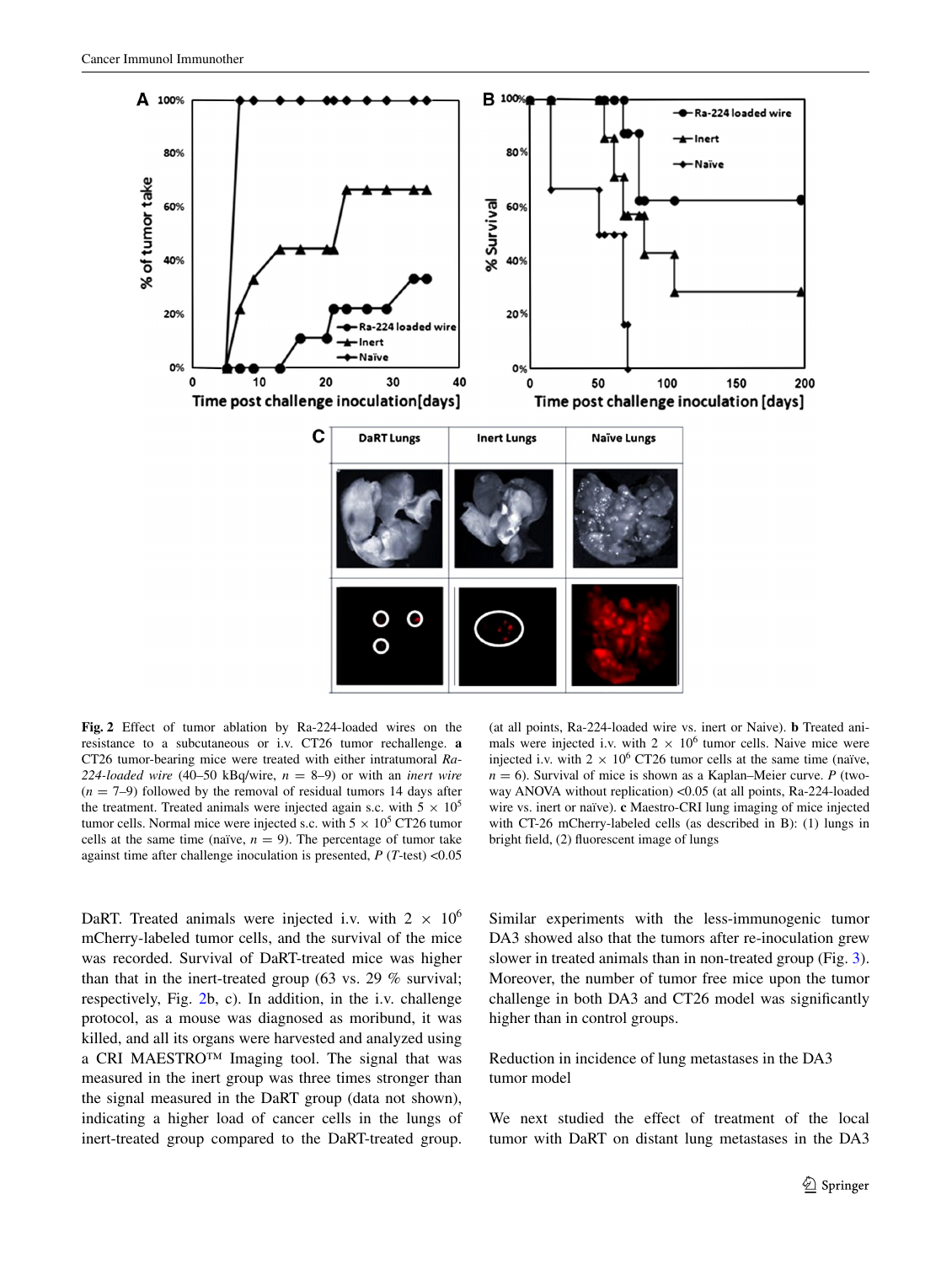

<span id="page-5-0"></span>**Fig. 3** DA3 tumor in mice upon the tumor ablation by Ra-224-loaded wires followed by subcutaneous administration of tumor cell. DA3 tumor-bearing mice were treated with intratumoral *Ra*-*224 loaded wire* (40–50 kBq/wire,  $n = 18$ ) or with an *inert wire* ( $n = 24$ ) followed by the removal of residual tumors at day 14 after the treatment. In some tumor-bearing mice, tumors were excised 14 days after wire insertion (surgery group; *n* = 26). Non-treated tumorbearing mice served as a control (NT-TB;  $n = 7$ ). The control and treated animals were challenged again s.c. with  $5 \times 10^5$  DA3 tumor cells 21 days after treatment. Naïve–Normal Balb/c mice that were injected only tumor cells at day 21 after the beginning of experiment  $(n = 25)$ . *P* (two-way ANOVA without replication) <0.05, *P* (chisquare) <0.01 (days 10–15), *P* (chi-square) = 0.06 (days 20–33) (Ra-224-loaded wire vs. controls)

tumor-bearing animals. The lungs of mice treated by a single Ra-224-loaded wire and tumor excision 14 days after wire insertion were investigated at day 50 after the treatment by a CT imaging device. We found that in the DaRTtreated group, 56 % of the mice had lung metastases, whereas in the control group, 93 % of animals developed lung metastases (Fig. [4](#page-5-1)a).

Combined treatments of DaRT and the immunoadjuvant, CpG

In order to augment the anti-tumor immunity triggered by the radioactive ablation, we tested the effect of DaRT and the immunoadjuvant, CpG, on the development of primary tumors. The combined treatment significantly inhibited tumor growth compared to each treatment alone (Fig. [5](#page-6-0)). The mean survival time of mice treated with Ra-224-loaded wire and CpG was the longest (99 days) compared to animals treated with Ra-224-loaded wire only (83 days), CpG only (88 days), or non-treated mice (64 days).

## **Discussion**

In most cases, the main problem of cancer is not the primary tumor, which can be removed, but the metastases in distant organs. Tumor immunotherapy represents a promising approach. Local irradiation, especially alpha based, may induce systemic anti-tumor immune responses. Therefore, a combination of radiotherapy and immunotherapy may serve as a valuable strategy [[19\]](#page-7-12). In this work, we investigated two tumor models: the murine DA3 breast adenocarcinoma and mouse CT26 colon carcinoma. These two tumors differ in their immunogenicity. DA3 cells that exhibit low immunogenicity [[20\]](#page-7-13) were injected to females as the relevant choice. The highly immunogenic CT26 tumor cell line [[21\]](#page-7-14), which was used in our laboratory for many years, was injected to male mice [\[22](#page-7-15), [23](#page-7-16)], as in many other studies that used CT26.

Here we demonstrated that the treatment with a single Ra-224-loaded wire inhibited the tumor growth in both DA3 and CT-26 models. Interestingly, both low (DA3)- and



<span id="page-5-1"></span>**Fig. 4** Effect of DaRT treatment on lung metastases. Lung metastases in mice bearing murine breast tumors treated by *Ra*-*224-loaded wires*. Treatment was applied to Balb/c mice bearing DA3 tumors (6–8 mm average diameter). **a** Fifty days post-treatment all mice were CT scanned for lung metastases. Tumor-bearing mice each treated

with one *Ra*-*224 wire*, carrying activities in the range of 40–50 kBq (Ra-224 wire;  $n = 16$ ). *Inert*—tumor-bearing mice treated with an inert wire were used as a control group ( $n = 16$ ). *P* value (*T* test) DaRT vs. *Inert* <0.05. **b** Lung metastases in the mouse of control group is shown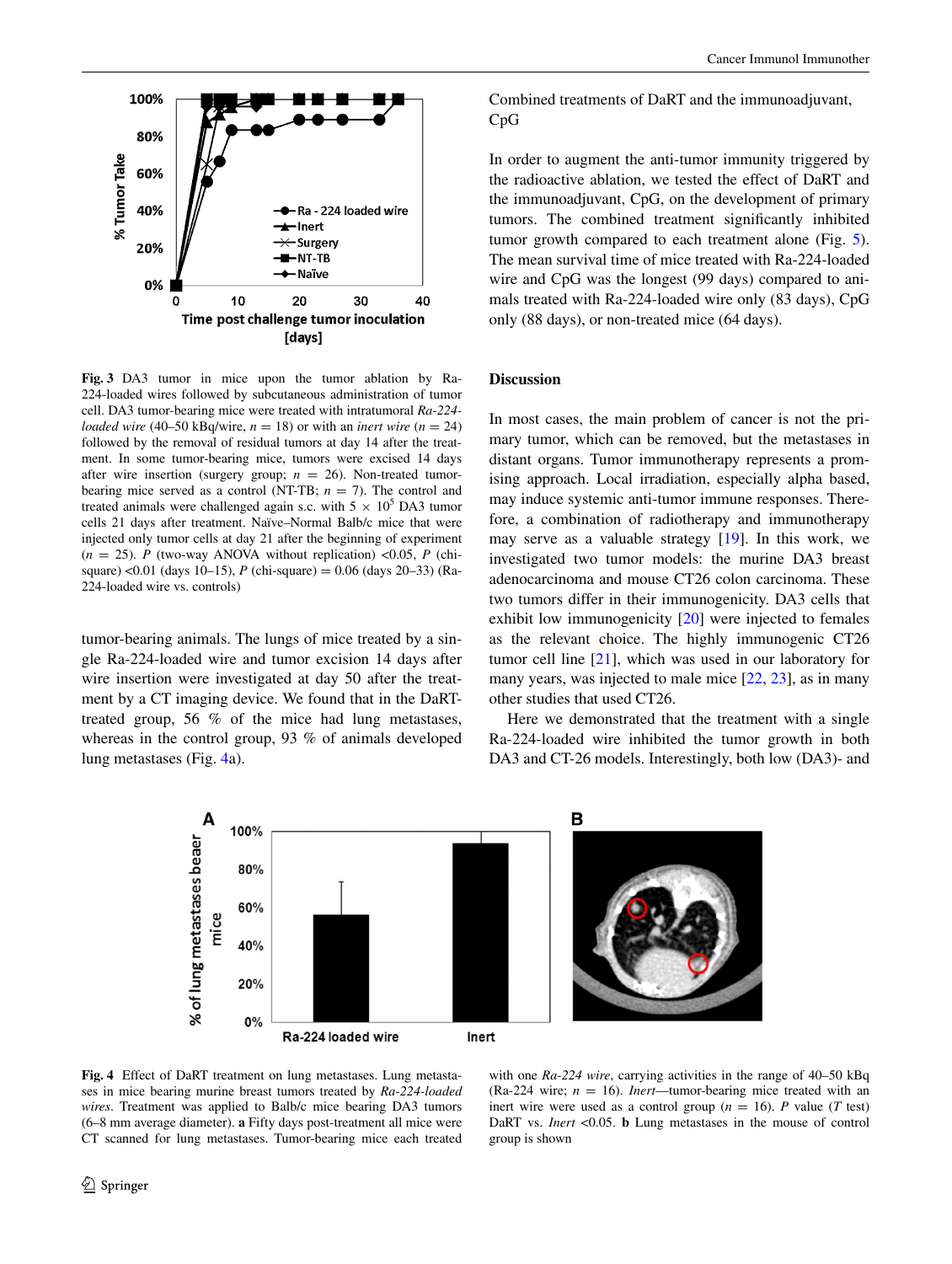

<span id="page-6-0"></span>**Fig. 5** Effect of combined treatment on tumor development. Mice bearing breast DA3 tumors were treated with Ra-224-loaded wire (39.6–52.7 kBq/wire) combined with two injection of 100 µg CpG (Ra-224-loaded wire  $+$  CpG) ( $n = 11$ ), with *Ra-224-loaded wire* only (Ra-224-loaded wire  $+$  PBS) ( $n = 9$ ), with CpG alone (*inert* + CpG;  $n = 10$ ) or left untreated (*inert* + PBS;  $n = 6$ ). \**P* (*T* test) < 0.05 (on days: 2, 5, 21, and 39), *P* (two-way ANOVA w/o replication) <0.05 (Ra-224 load wires  $+$  CpG vs. controls, at all time points)

high (CT26)-immunogenic tumors are sensitive to the local DaRT treatment. However, the destructive effect is stronger in the case of CT-26 tumors. This could be explained by a higher sensitivity of CT-26 cells to alpha radiation and by a higher immunogenicity of these tumor cells. In addition, according to our findings, not all the tumor masses were destroyed by the alpha particles; however, even sublethal doses of radiation can generate potent immune responses. Irradiated dying cancer cells release the nuclear protein HMGB1 that provides a "danger" signal to DCs [[24\]](#page-7-17).

Besides the local tumor destruction, the DaRT treatment was found to induce also anti-tumor immunity. Upon the ablation of DA3 and CT-26 primary tumors, mice were reinoculated with the same tumor cells (challenge assay). In both models, in the DaRT-treated group, secondary tumors were the smallest or have not developed at all. Here again we observed a better effect in the CT-26 tumor model. It is important to point out that the CT26 tumor is immunogenic, and its growth in the mouse was sufficient to induce an anti-tumor immune response [\[22](#page-7-15), [23](#page-7-16)], an effect which might be elevated by the minimal tissue damage caused by the inert wire. However, when treating local CT26 tumors by DaRT, 63–77 % of mice were resistant to a tumor rechallenge both i.v. and s.c., respectively, while only 29–33 % of the mice in the inert-treated group became resistant. Based on our findings and due to the low immunogenicity of the DA3 model, we decided to focus on this challenging model. First, we examined lung metastases at day 50 after the DaRT treatment and found a significant decrease in the number of lung metastases compared to control group. It is conceivable that irradiated tumors contained less cancer cells that can induce lung metastases than non-irradiated tumors. In addition, this inhibition of metastases formation could be due the "bystander" effect of irradiation that was reported to stimulate T cell-mediated anti-tumor reactions [[25\]](#page-7-18).

Since FACS analyses that were preformed 3 days postablation revealed that CpG elevated DCs in the tumor draining lymph nodes (data not shown), we combined DaRT treatment with the application of the immunostimulatory agent CpG [\[26](#page-7-19)]. This combined therapy was demonstrated to induce a significant inhibition of the tumor progression. However, the life expectancy was not significantly prolonged. This may indicate that in the DA3 model, suppressor immune cells such as regulatory T cells or myeloid derived suppressor cells may play a significant role [[27,](#page-7-20) [28\]](#page-7-21), and it could be that combining DaRT ablative technique with immune suppressor cells inhibitors would affect survival more significantly.

Alpha particles destroy tumor cells effectively due to DNA double-strand breaks [\[29](#page-7-22)]. However, there are many tumor ablation methods that can destroy a tumor [\[30](#page-7-23)]. The DaRT ablation method has two important advantages as compared to other ablative approaches. First, since alpha particles release during 10 days, it gives more time for the activation of immune system. Second, the alpha particles target the cancer cells without harming healthy cells [\[7](#page-7-24)], thus avoiding the development of auto-immune reactions.

In summary, our results indicate that alpha-radiationbased therapy inhibits the growth of both breast and colon primary tumors. The destruction of the tumor stimulated anti-tumor immunity and inhibited the formation of metastases in distant organs. The combination of DaRT and CpG augmented the anti-tumor effect.

The DaRT vaccination form serves as a novel and powerful strategy for "personalized vaccination," since the tumor is the antigen supplier and the DaRT therapy induces the release of those antigens to stimulate the immune system. Therefore, DaRT technology could be considered as an optimal candidate for the combination with different immunotherapeutic strategies to better target cancer cells both locally and systemically [[31,](#page-8-0) [32\]](#page-8-1).

**Acknowledgments** We thank Dr. Gideon Halpern for assistance with the statistical analysis. This work was supported in part by The Roberts-Guthman Chair in Immunopharmacology and The German-Israeli Foundation. This work was performed in partial fulfillment of the requirements toward a PhD degree of Hila Confino, Sackler Faculty of Medicine, Tel Aviv University.

**Conflict of interest** The authors declare that they have no conflict of interest.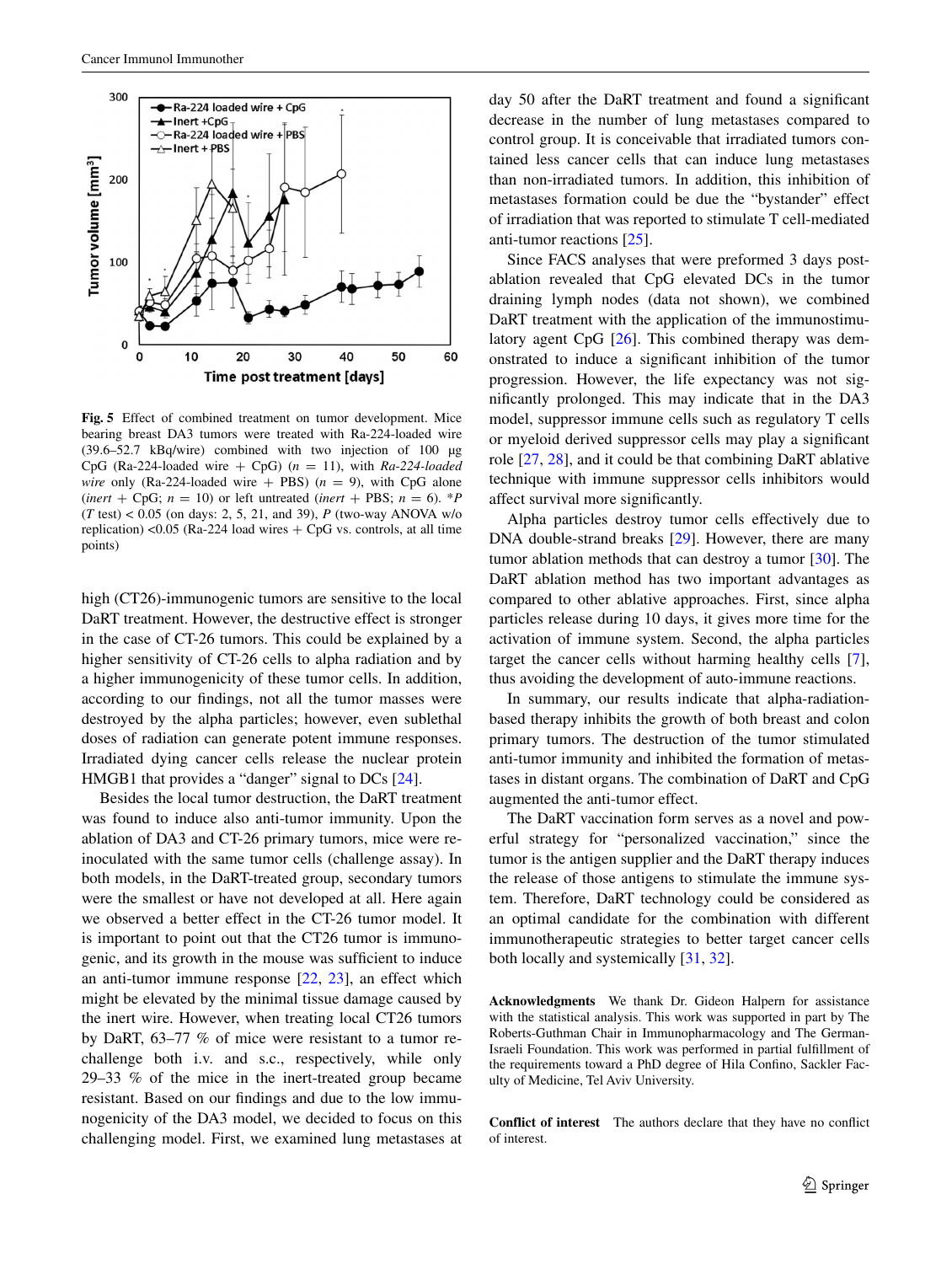### **References**

- <span id="page-7-0"></span>1. Weiss EM, Frey B, Rodel F, Herrmann M, Schlucker E, Voll RE, Fietkau R, Gaipl US (2010) Ex vivo– and in vivo–induced dead tumor cells as modulators of antitumor responses. Ann N.Y. Acad Sci 1209:109–117. doi:[10.1111/j.1749-6632.2010.05743.x](http://dx.doi.org/10.1111/j.1749-6632.2010.05743.x)
- <span id="page-7-1"></span>2. Palucka K, Ueno H, Fay J, Banchereau J (2011) Dendritic cells and immunity against cancer. J Intern Med 269:64–73. doi[:10.1111/j.1365-2796.2010.02317.x](http://dx.doi.org/10.1111/j.1365-2796.2010.02317.x)
- <span id="page-7-2"></span>3. Den Brok MH, Sutmuller RP, van der Voort R, Bennink EJ, Figdor CG, Ruers TJ, Adema GJ (2004) In situ tumor ablation creates an antigen source for the generation of antitumor immunity. Cancer Res 64:4024–4029
- <span id="page-7-3"></span>4. Arazi L, Cooks T, Schmidt M, Keisari Y, Kelson I (2007) Treatment of solid tumours by interstitial release of recoiling shortlived alpha emitters. Phys Med Biol 52:5025–5042
- 5. Cooks T, Arazi L, Schmidt M, Marshak G, Kelson I, Keisari Y (2008) Growth retardation and destruction of experimental Squamous cell carcinoma by interstitial radioactive wires releasing diffusing alpha-emitting atoms. Int J Cancer 122:1657–1664
- <span id="page-7-11"></span>6. Cooks T, Arazi L, Efrati M, Schmidt M, Marshak G, Kelson I, Keisari Y (2009) Interstitial wires releasing diffusing alpha-emitters combined with chemotherapy improved local tumor control and survival in squamous cell carcinoma bearing mice. Cancer 115:1791–1801. doi:[10.1002/cncr.24191](http://dx.doi.org/10.1002/cncr.24191)
- <span id="page-7-24"></span>7. Cooks T, Schmidt M, Bittan H, Lazarov E, Arazi L, Kelson I, Keisari Y (2009) Local control of lung derived tumors by diffusing alpha-emitting atoms released from intratumoral wires loaded with Radium-224. Int J Radiat Oncol Biol Phys 74:966–973. doi[:10.1016/j.trsl.2011.08.009](http://dx.doi.org/10.1016/j.trsl.2011.08.009)
- 8. Arazi L, Cooks T, Schmidt M, Keisari Y, Kelson I (2010) The treatment of solid tumors by alpha emitters released from 224Raloaded sources: internal dosimetry analysis. Phys Med Biol 55:1203–1218. doi:[10.1088/0031-9155/55/4/020](http://dx.doi.org/10.1088/0031-9155/55/4/020)
- 9. Horev-Drori G, Cooks T, Bittan H, Lazarov E, Schmidt M, Arazi L, Efrati M, Kelson I, Keisari Y (2012) Local control of experimental malignant pancreatic tumors by treatment with a combination of chemotherapy and intratumoral 224Radium-loaded wires releasing alpha-emitting atoms. Transl Res 159:32–41. doi[:10.1016/j.ijrobp.2009.02.063](http://dx.doi.org/10.1016/j.ijrobp.2009.02.063)
- <span id="page-7-4"></span>10. Cooks T, Tal M, Raab S, Efrati M, Reitkopf S, Lazarov E, Etzyoni R, Schmidt M, Arazi L, Kelson I, Keisari Y (2012) Intratumoral 224Ra-loaded wires spread alpha-emitters inside solid human tumors in athymic mice achieving tumor control. Anticancer Res 32:5315–5321
- <span id="page-7-5"></span>11. Coulie PG, Van den Eynde BJ, Van der Bruggen P, Boon T (2014) Tumour antigens recognized by T lymphocytes: at the core of cancer immunotherapy. Nat Rev Cancer 14:135–146. doi[:10.1038/nrc3670](http://dx.doi.org/10.1038/nrc3670)
- <span id="page-7-6"></span>12. Aranda F, Llopiz D, Díaz-Valdés N, Riezu-Boj JI, Bezunartea J, Ruiz M, Martínez M, Durantez M, Mansilla C, Prieto J, Lasarte JJ, Borrás-Cuesta F, Sarobe P (2011) Adjuvant combination and antigen targeting as a strategy to induce polyfunctional and high-avidity T-cell responses against poorly immunogenic tumors. Cancer Res 71:3214–3224. doi[:10.1158/0008-5472.](http://dx.doi.org/10.1158/0008-5472.CAN-10-3259) [CAN-10-3259](http://dx.doi.org/10.1158/0008-5472.CAN-10-3259)
- <span id="page-7-7"></span>13. Goldstein M, Varghese B, Brody J, Rajapaksa R, Kohrt H, Czerwinski D, Levy S, Levy RA (2011) CpG-loaded tumor cell vaccine induces antitumor CD4 T cells that are effective in adoptive therapy for large and established tumors. Blood 117:118–127. doi[:10.1182/blood-2010-06-288456](http://dx.doi.org/10.1182/blood-2010-06-288456)
- 14. Nierkens S, den Brok MH, Garcia Z, Togher S, Wagenaars J, Wassink M, Boon L, Ruers TJ, Figdor CG, Schoenberger SP, Adema GJ, Janssen EM (2011) Immune adjuvant efficacy of

CpG oligonucleotide in cancer treatment is founded specifically upon TLR9 function in plasmacytoid dendritic cells. Cancer Res 71:6428–6437. doi:[10.1158/0008-5472.CAN-11-2154](http://dx.doi.org/10.1158/0008-5472.CAN-11-2154)

- 15. Nierkens S, den Brok MH, Sutmuller RP, Grauer OM, Bennink E, Morgan ME, Figdor CG, Ruers TJ, Adema GJ (2008) In vivo colocalization of antigen and CpG within dendritic cells is associated with the efficacy of cancer immunotherapy. Cancer Res 68:5390–5396. doi:[10.1158/0008-5472.CAN-07-6023](http://dx.doi.org/10.1158/0008-5472.CAN-07-6023)
- <span id="page-7-8"></span>16. den Brok MH, Sutmuller RP, Nierkens S, Bennink EJ, Toonen LW, Figdor CG, Ruers TJ, Adema GJ (2006) Synergy between in situ cryoablation and TLR9 stimulation results in a highly effective in vivo dendritic cell vaccine. Cancer Res 66:7285–7292
- <span id="page-7-9"></span>17. Yu B, Kusmartsev S, Cheng F, Paolini M, Nefedova Y, Sotomayor E, Gabrilovich D (2003) Effective combination of chemotherapy and dendritic cell administration for the treatment of advancedstage experimental breast cancer. Clin Cancer Res 9:285–294
- <span id="page-7-10"></span>18. Robinson M et al (2009) Novel immunocompetent murine tumor model for evaluation of conditionally replication-competent (oncolytic) murine adenoviral vectors. J Virol 83:3450–3462. doi[:10.1128/JVI.02561-08](http://dx.doi.org/10.1128/JVI.02561-08)
- <span id="page-7-12"></span>19. Formenti SC, Demaria S (2013) Combining radiotherapy and cancer immunotherapy: a paradigm shift. J Natl Cancer Inst 105:256–265. doi[:10.1093/jnci/djs629](http://dx.doi.org/10.1093/jnci/djs629)
- <span id="page-7-13"></span>20. Lindner M, Schirrmacher V (2002) Tumour cell-dendritic cell fusion for cancer immunotherapy: comparison of therapeutic efficiency of polyethylen-glycol versus electro-fusion protocols. Eur J Clin Invest 32:207–217
- <span id="page-7-14"></span>21. Robinson M, Li B, Ge Y, Ko D, Yendluri S, Harding T, Van-Roey M, Spindler KR, Jooss K (2009) Novel immunocompetent murine tumor model for evaluation of conditionally replication –competent (oncolytic) murine adenoviral vectors. J Virol 83:3450–3462. doi:[10.1128/JVI.02561-08](http://dx.doi.org/10.1128/JVI.02561-08)
- <span id="page-7-15"></span>22. Plotnikov A, Fishman D, Tichler T, Korenstein R, Keisari Y (2004) Low electric field enhanced chemotherapy can cure mice with CT-26 colon carcinoma and induce anti-tumour immunity. Clin Exp Immunol 138:410–416
- <span id="page-7-16"></span>23. Plotnikov A, Tichler T, Korenstein R, Keisari Y (2005) Involvement of the immune response in the cure of metastatic murine CT-26 colon carcinoma by low electric field-enhanced chemotherapy. Int J Cancer 117:816–824
- <span id="page-7-17"></span>24. Hodge JW, Guha C, Neefjes J, James L, Gulley (2008) Synergizing radiation therapy and immunotherapy for curing incurable cancers: opportunities and challenges. Oncology 22:1064–1084
- <span id="page-7-18"></span>25. Demaria S, Ng B, Devitt ML, Babb JS, Kawashima N, Liebes L, Formenti SC (2004) Ionizing radiation inhibition of distant untreated tumors (abscopal effect) is immune mediated. Int J Radiat Oncol Biol Phys 58:862–870
- <span id="page-7-19"></span>26. Jahrsdörfer B, Weiner GJ (2008) CpG oligodeoxynucleotides as immunotherapy in cancer. Update Cancer Ther 3:27–32. doi[:10.1016/j.uct.2007.11.003](http://dx.doi.org/10.1016/j.uct.2007.11.003)
- <span id="page-7-20"></span>27. Sakuishi K, Ngiow SF, Sullivan JM, Teng MW, Kuchroo VK, Smyth MJ, Anderson AC (2013) TIM3 + FOXP3 + regulatory T cells are tissue-specific promoters of T-cell dysfunction in cancer. Oncoimmunology 2:1–13
- <span id="page-7-21"></span>28. Youn JI, Nagaraj S, Gabrilovich MI (2008) Subset of myeolid: derived suppressor cells in tumor-bearing mice. J Immunol 181:5791–5802
- <span id="page-7-22"></span>29. Stap J, Krawczyk PM, Van Oven CH, Barendsen GW, Essers J, Kanaar R, Aten JA (2008) Induction of linear tracks of DNA double-strand breaks by alpha-particle irradiation of cells. Nat Methods 5:261–266. doi:[10.1038/nmeth.f.206](http://dx.doi.org/10.1038/nmeth.f.206)
- <span id="page-7-23"></span>30. Keisari Y (2013) Tumor ablation: effects on systemic and local anti-tumor immunity and on other tumor-microenvironment interactions. Springer, Dordrecht